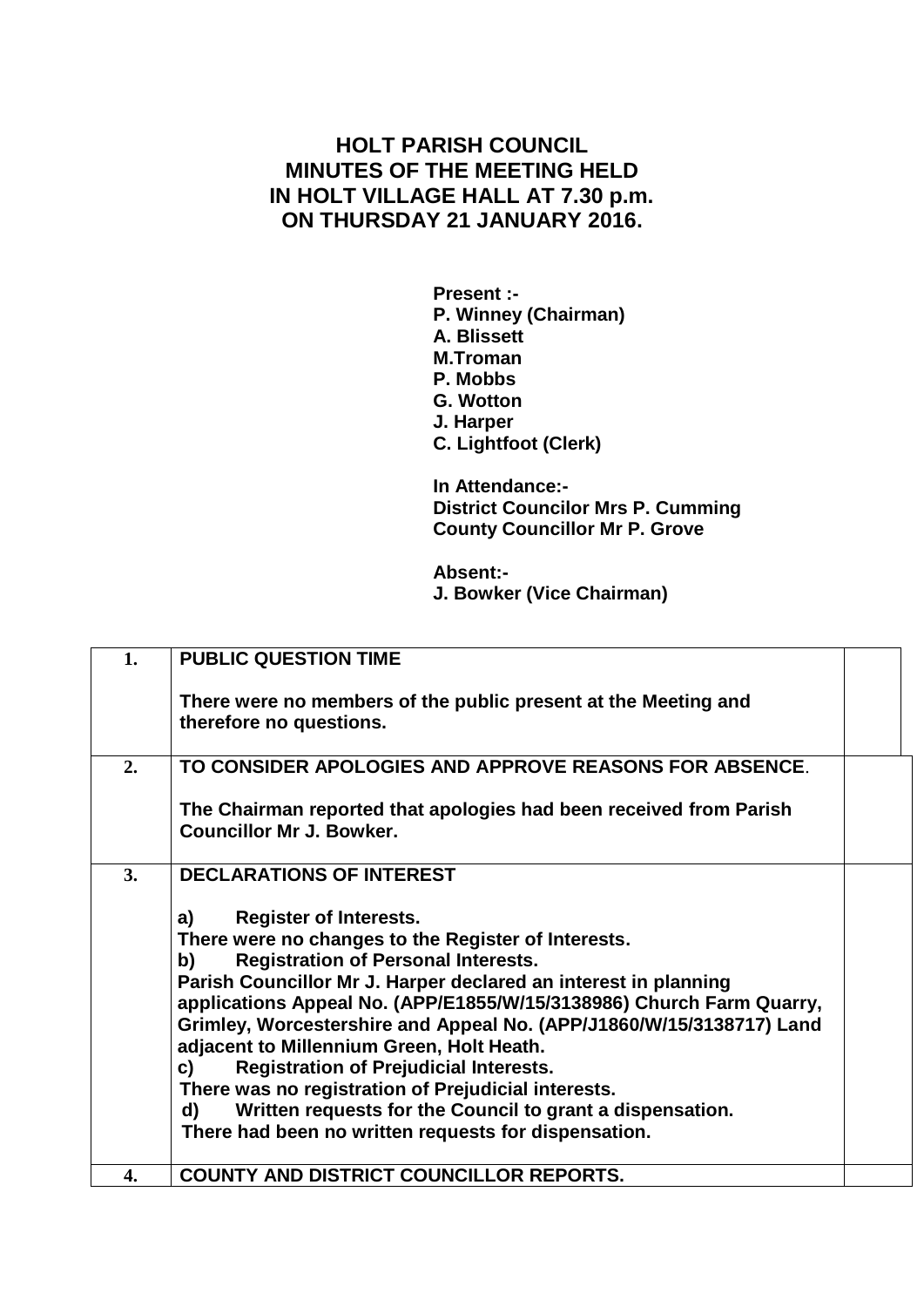|    | District Councillor Mrs P. Cumming reported the following matter of<br>note:-<br>a) South Worcestershire Development Plan (SWDP).<br>MHDC are in the process of finalising the 5 year land supply. Following<br>this the Council will make a decision on the SWDP at a meeting to be<br>held on 23 February 2016 and then there will be a consultation period<br>prior to the Plan being adopted.<br>b) 2016/17 Budget.<br>Following an announcement by the Government that the level of Council<br>Tax support is due to be decreased there will be an increase in Council<br>Tax of 3.6%. In addition there may be further cuts to cover the shortfall<br>and an increase in shared services with Wychaven.<br>County Councillor Mr P. Grove had reported the following matters of<br>note:-<br>a) 2016/17 Budget.<br>County Councillor Mr P. Grove provided the Clerk with a summary of the<br>budget proposals for 2016/17. It is necessary for WCC to find a further<br>£11 million savings. Part of this will be funded by an increase in Council<br>Tax of 2%.<br>b) Devolution of Worcestershire County Council.<br>Talks with central government in relation to the devolution of the County<br>Council and additional education funding have been postponed.<br>c) Leader of the County Council.<br>Simon Geraghty is the new leader of the County Council and the Deputy<br>leader is Anthony Brigg.<br>d) Highways.<br>Since 2013 75,000 pot holes have been repaired. Gritting stocks are also<br>good due to the mild winter. |           |
|----|---------------------------------------------------------------------------------------------------------------------------------------------------------------------------------------------------------------------------------------------------------------------------------------------------------------------------------------------------------------------------------------------------------------------------------------------------------------------------------------------------------------------------------------------------------------------------------------------------------------------------------------------------------------------------------------------------------------------------------------------------------------------------------------------------------------------------------------------------------------------------------------------------------------------------------------------------------------------------------------------------------------------------------------------------------------------------------------------------------------------------------------------------------------------------------------------------------------------------------------------------------------------------------------------------------------------------------------------------------------------------------------------------------------------------------------------------------------------------------------------------------------------------------------------|-----------|
| 5. | TO APPROVE THE MINUTES OF THE MEETING OF HOLT PARISH<br><b>COUNCIL HELD ON 19 NOVEMBER 2015 AND ADDITIONAL PLANNING</b><br><b>MEETING HELD ON 14 DECEMBER 2015.</b><br>The minutes of the Meeting of Holt Parish Council held on 19 November<br>2015 were approved by Parish Council and signed by the Chairman as a<br>true record. The minutes of the Additional Planning Meeting of Holt<br>Parish Council held on 14 December 2015 were approved by Parish<br>Council and signed by the Chairman as a true record.                                                                                                                                                                                                                                                                                                                                                                                                                                                                                                                                                                                                                                                                                                                                                                                                                                                                                                                                                                                                                      |           |
| 6. | <b>PROGRESS REPORTS</b><br>a) BT telephone kiosk – insurance requirements - status report.<br>The Clerk reported that she had contacted the insurance with regards to<br>the telephone kiosk but was still awaiting a response. Parish Councillor<br>Mr M. Troman requested a meeting with Martley Parish Council in order<br>to progress the defibrillator project.<br>b) Wildflower scheme - update on project.                                                                                                                                                                                                                                                                                                                                                                                                                                                                                                                                                                                                                                                                                                                                                                                                                                                                                                                                                                                                                                                                                                                           | <b>CL</b> |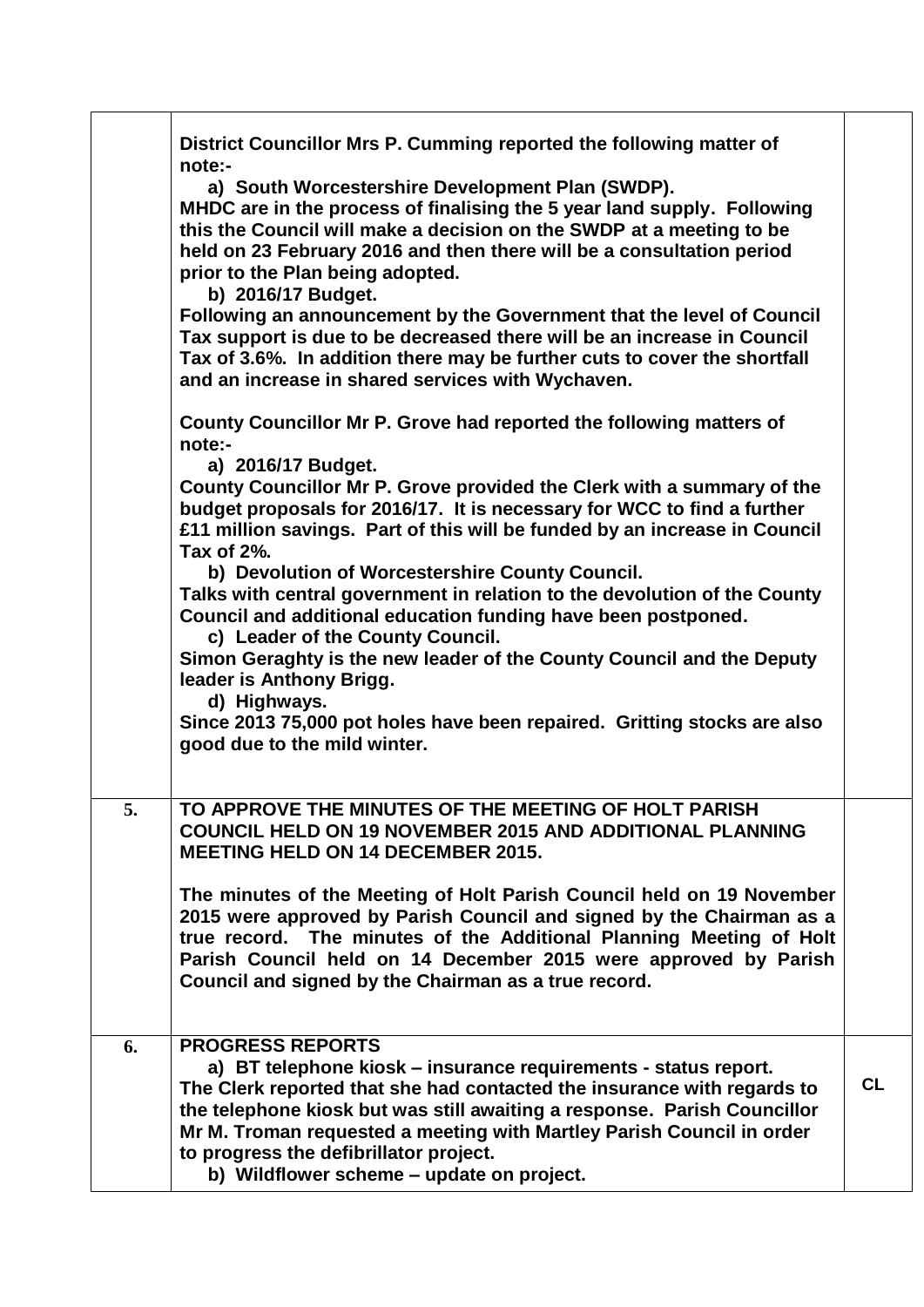|    | Parish Councillor Mrs G. Wotton reported she was still in the process of<br>contacting County Highways to discuss the feasibility of the project.<br>c) Parish Noticeboard – review of options for purchase of new<br>noticeboard.                                                                                                                                                                                                                                                                                                                                                                                                                                                                                                                                                                                                                                                                                                                                                                                                                                                                                                                                                                                                                                                                                  | <b>GW</b>              |
|----|---------------------------------------------------------------------------------------------------------------------------------------------------------------------------------------------------------------------------------------------------------------------------------------------------------------------------------------------------------------------------------------------------------------------------------------------------------------------------------------------------------------------------------------------------------------------------------------------------------------------------------------------------------------------------------------------------------------------------------------------------------------------------------------------------------------------------------------------------------------------------------------------------------------------------------------------------------------------------------------------------------------------------------------------------------------------------------------------------------------------------------------------------------------------------------------------------------------------------------------------------------------------------------------------------------------------|------------------------|
|    | Parish Council agreed to proceed with the purchase on the new Parish<br>Noticeboard. The Clerk was asked to order the board and a cheque for<br>£1200.00 (Cheque No. 1051) to The Church Noticeboard Company was<br>raised and approved and signed by Parish Council. The Clerk agreed to<br>chase WCC footpaths department in relation to the removal of the Parish<br>Paths Noticeboard currently outside the Village Hall.<br>d) Highways and tree cutting around the Parish – progress report.<br>The Clerk reported she was continuing to report pot holes around the<br>Parish and encouraged all members of Parish Council to do likewise<br>using the online Worcestershire Hub reporting system. The Chairman<br>and the Clerk reported that unfortunately they had been unsuccessful in<br>getting County Highways to agree to lower the height of the pine trees<br>on School Lane despite repeated requests from residents.<br>e) Holt Parish Website - discussion on the future of Holt Parish<br>Website.<br>Parish Councillor Mr A. Blissett reported on Skype training he had<br>received from Roger Withnall of Upper Bridge websites. Following the<br>recommendation of Parish Councillor Mr A. Blissett Parish Council<br>agreed to continue with Upper Bridge as the website provider. The new | <b>CL</b><br><b>AB</b> |
|    | website should be in a position to go live at the end of February.                                                                                                                                                                                                                                                                                                                                                                                                                                                                                                                                                                                                                                                                                                                                                                                                                                                                                                                                                                                                                                                                                                                                                                                                                                                  |                        |
|    |                                                                                                                                                                                                                                                                                                                                                                                                                                                                                                                                                                                                                                                                                                                                                                                                                                                                                                                                                                                                                                                                                                                                                                                                                                                                                                                     |                        |
| 7. | <b>PLANNING</b><br>a) Applications Pending.<br>15/00811/OUT Outline application for 24 dwellings, Field off School Lane<br>(Recommend Refusal)<br>The Clerk reported that nothing further had been heard on this application.<br>It was due to go before MHDC Area Planning Committee.<br>Appeal No. APP/E1855/W/15/3138986 Church Farm Quarry, Grimley,<br><b>Worcestershire (Recommend Refusal)</b>                                                                                                                                                                                                                                                                                                                                                                                                                                                                                                                                                                                                                                                                                                                                                                                                                                                                                                               |                        |
|    | Parish Council discussed the submission to the Appeal hearing<br>recommending refusal of the Application. The Clerk reported that she had<br>received an e-mail from Grimley Parish Council informing Holt Parish<br>Council that they had again employed the services of a Planning<br>Consultant to construct a further submission recommending refusal of the CL                                                                                                                                                                                                                                                                                                                                                                                                                                                                                                                                                                                                                                                                                                                                                                                                                                                                                                                                                 |                        |
|    | application for the Planning Inspectorate. After careful consideration<br>Parish Council agreed they were not in the position where they could make<br>a financial contribution to the costs of preparing this report although they<br>were fully supportive of Grimley Parish Council. The Clerk was asked to<br>communicate this decision to Grimley Parish Council.<br>Appeal No. APP/J1860/W/15/3138717 Land Adjacent to the Millennium                                                                                                                                                                                                                                                                                                                                                                                                                                                                                                                                                                                                                                                                                                                                                                                                                                                                         |                        |
|    | Green, Holt Heath. (Recommend Refusal).<br>The Clerk reported that Parish Council's submission recommended refusal<br>of the Application had been received by the Planning Inspectorate.<br>16/00036/FUL 4 Red Lion Cottages, Holt Heath. (Recommend Refusal).                                                                                                                                                                                                                                                                                                                                                                                                                                                                                                                                                                                                                                                                                                                                                                                                                                                                                                                                                                                                                                                      |                        |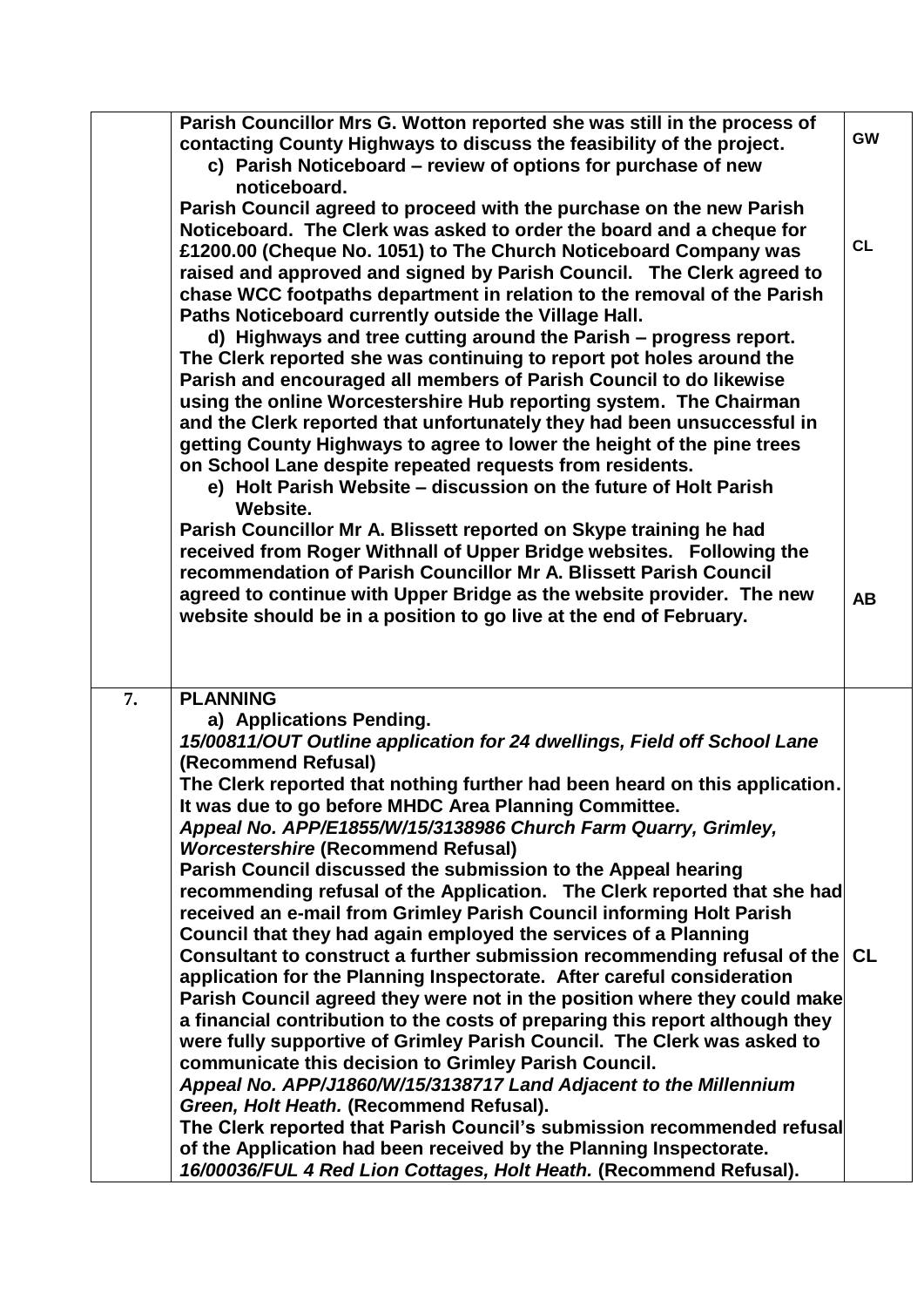|    | b) Approvals/Refusals.                                                                                                                                   |           |
|----|----------------------------------------------------------------------------------------------------------------------------------------------------------|-----------|
|    | 14/01285/HOU Proposed 2 storey extension, 2 Woodbury Park, Holt                                                                                          |           |
|    | Heath. (Refused)                                                                                                                                         |           |
|    | c) Other Planning issues.                                                                                                                                |           |
|    | There were no issues to discuss.                                                                                                                         |           |
| 8. | <b>FINANCE</b>                                                                                                                                           |           |
|    | a) To note the current bank balances.                                                                                                                    |           |
|    | It was confirmed that the Deposit Account stood at £6,013.26p and the                                                                                    |           |
|    | Current Account stood at £2,018.22p. The Clerk confirmed that these                                                                                      |           |
|    | balances were before the issuance of the cheques listed below.                                                                                           |           |
|    | b) To consider payments made in accordance with the attached                                                                                             |           |
|    | schedule.                                                                                                                                                |           |
|    | The following cheques were approved retrospectively by Parish Council:-                                                                                  |           |
|    | Mr C Jones (Cheque No. 1043) £186.00 (Lengthsman - November 2015),                                                                                       |           |
|    | Mrs C. Lightfoot (Cheque No. 1044) £308.33 (Clerk's salary December                                                                                      |           |
|    | 2015), Mrs C. Lightfoot (Cheque No. 1045) £8.92 (Clerk's expenses                                                                                        |           |
|    | December 2015). The following cheques were signed and the invoices                                                                                       |           |
|    | initialled by two members of Parish Council:- Holt Heath Village Hall                                                                                    |           |
|    | (Cheque No. 1046) £40.00 (Village Hall hire), Holt P.C.C (Cheque No. 1047)<br>£200.00 (Holt Churchyard upkeep), Mr W.P. Winney (Cheque No. 1048)         |           |
|    | £367.59 (Christmas activities), Mr C. Jones (Cheque No. 1049) £198.00                                                                                    |           |
|    | (Lengthsman December 2015), Mrs C. Lightfoot (Cheque No. 1050)                                                                                           |           |
|    | £308.33 (Clerks salary January 2016).                                                                                                                    |           |
|    | c) To review the actual spend against budget.                                                                                                            |           |
|    | Parish Council noted the actual spend against budget.                                                                                                    |           |
|    | d) Approval of the precept for 2016/2017.                                                                                                                |           |
|    | The Chairman reported that further information had been received in                                                                                      |           |
|    | relation to the cost of the tests which needed to be undertaken regarding                                                                                |           |
|    | the suitability of land in relation to the extension of the burial ground at                                                                             |           |
|    | Holt. In order for planning permission to be granted the conditions set by                                                                               | <b>CL</b> |
|    | the Environment Agency must be met which involves digging a test pit and                                                                                 |           |
|    | monitoring the water levels over a period of months. The Chairman                                                                                        |           |
|    | reported that all avenues have been explored on this issue and it is likely                                                                              |           |
|    | the cost of the tests will be in the region of £2500.00. This was discussed                                                                              |           |
|    | by Parish Council and it was decided since the project was already                                                                                       |           |
|    | underway it was appropriate for Parish Council to fund the tests that were                                                                               |           |
|    | required. The Chairman proposed that Parish Council increased the                                                                                        |           |
|    | precept by £1250.00 to cover half of these costs with the remaining 50%                                                                                  |           |
|    | being paid out of reserves and match funding. This would equate to a                                                                                     |           |
|    | precept of £10,139.00 for 2016/17 an increase of 17% on the previous year.                                                                               |           |
|    | Parish Council agreed to the increase as it was felt that the spending was                                                                               |           |
|    | essential for the extension of the burial ground project to be successful. It                                                                            | <b>PW</b> |
|    | was further felt that this issue was of significance to all members of the<br>Parish. It was agreed that the Chairman and the Clerk would draft a letter | <b>CL</b> |
|    | for distribution to all Parishioners informing them of the increase in                                                                                   |           |
|    | Precept and explaining the reasons for it.                                                                                                               |           |
|    | The Precept of £10,139.00 was agreed by Parish Council for 2016/17. The                                                                                  |           |
|    | Clerk agreed to update the precept and provide a copy for the Chairman to                                                                                |           |
|    | sign. The Clerk further agreed to submit the Precept documentation to                                                                                    |           |
|    | MHDC.                                                                                                                                                    | <b>CL</b> |
|    |                                                                                                                                                          |           |